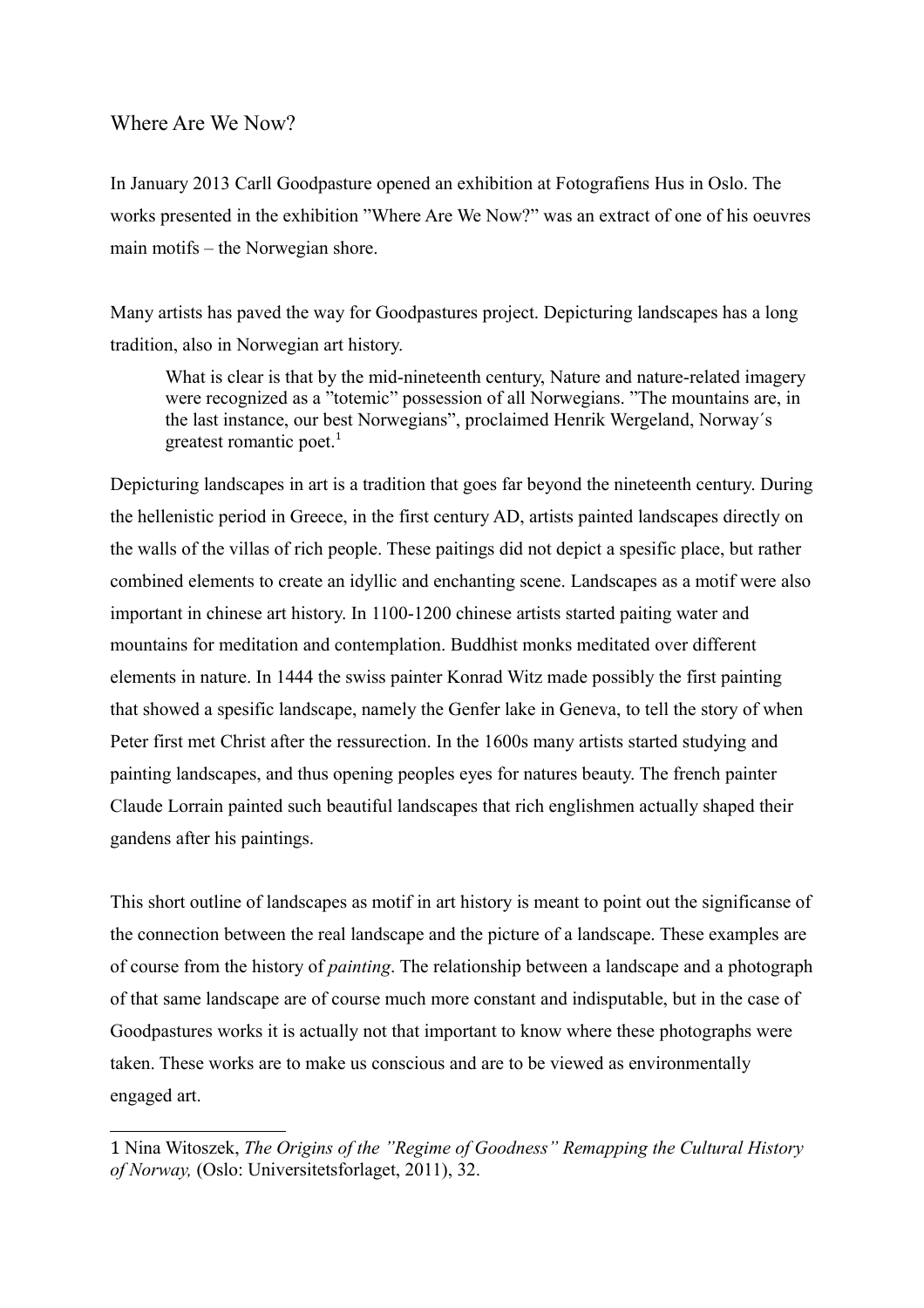## The photographs and the photography

Goodpasture is a biologist and a photographer that also works with photography as a craft. He does not own a digital camera, so all his works are by film. This is not the way most photographers work today. All of Goodpastures negatives are scanned and printed inkjet. The norwegian shore portfolio comprise of three kinds of camera works: large format, pinhole and digital montage that together become a sample of work moving from traditional document to alternative process to digital picture expression.

These different techniques open up for different photographic processes for Goodpasture. To use a large format view camera is slow and deliberate. It is the traditional process of finding the compositional motif and waiting for the light to get the shot. Pinhole in contrast leaves a lot to chance. Goodpasture describes that he sets up the camera and hopes. Without a viewfinder, he must feel, as opposed to think his way to the view. Exposure times are very long and since he only has a vague idea of what the film will record, he is often surprised by his own photographs. Even a light leak can be a lucky accident.

Goodpastures digital montages are quite different from the usual "straight photograph". Once a motif is selected, his camera remains in place for a period of several hours to several days to record the changing light. Goodpasture takes at least two pictures; the first in black and white using a large format view camera. Then he switches to roll film and takes a series of color film exposures.

## Sources of Inspiration

Today an artist is never the first to do something new. Every artist is more or less consciously inspired by previous artistic expressions. On the wall in Goodpastures home hangs a picture which means a lot to him – the lithograph *Piken med grammofonen* (The girl by the gramophone) by Kaare Espolin Johnson. The Norwegian artist is a great inspiration to Goodpasture partly because Espolin Johnson also depictured the shore in his works, and partly because his works are black and white lithographs that use chiaroscuro.

The artist Aslaug Juliussen writes about her first encounter with Espolin Johnsons works as a child in the book *Å låne øyne å se med. Kaare Espolin Johnsons kunstnerskap*. She says that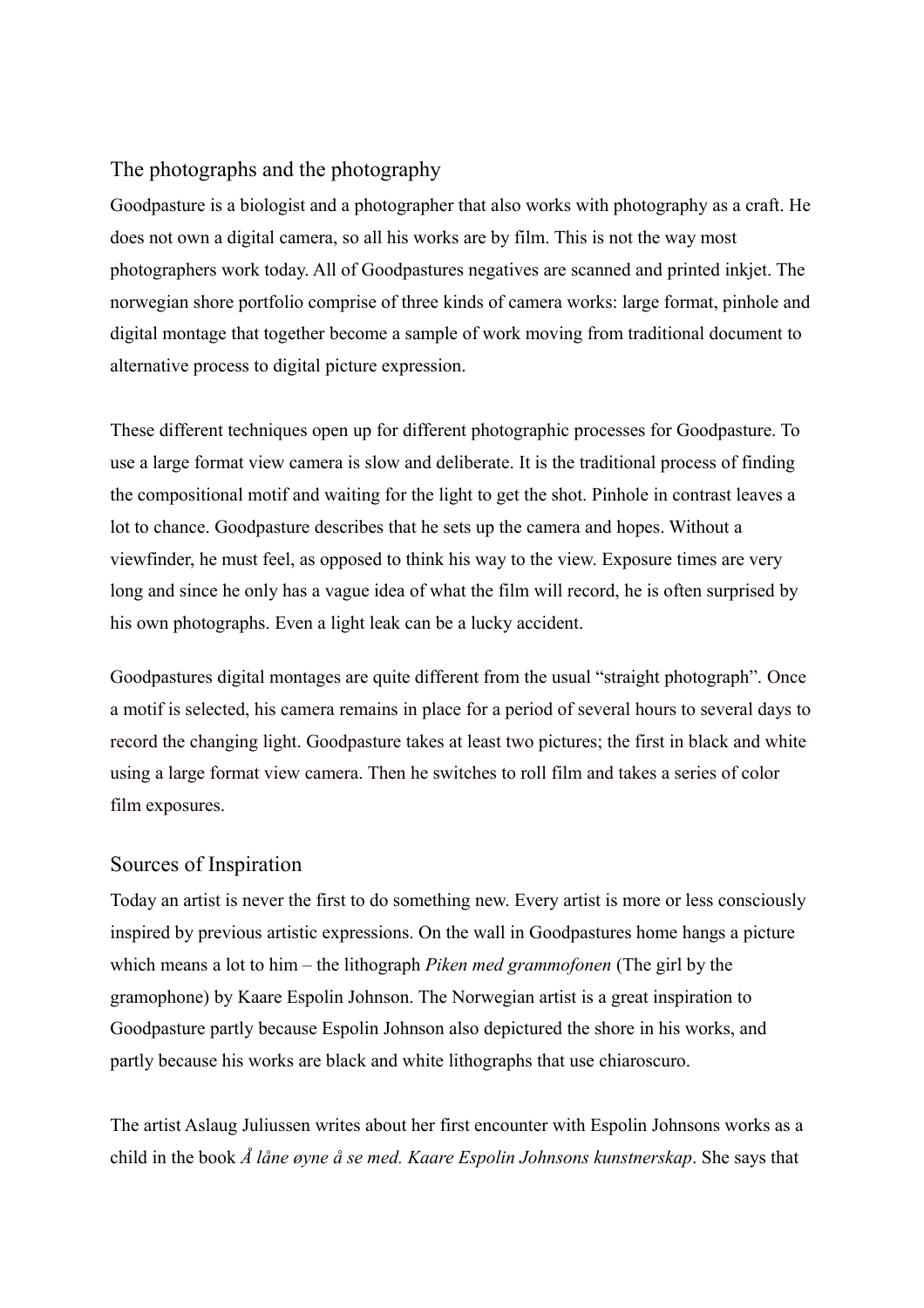there is something dreamlike about the pictures *Gutten med konkylien* and *Piken med grammofonen*, and Espolin Johnsons illustrations in *Den siste viking* by Johan Bojer – a very meaningful book to Goodpasture that helped him understand the culture he moved to.

Kaare Espolin Johnsons works balance between the external and the internal. Some pictures are like a dream – like Chagall – but then they become something concrete: the boats on their way to sea. Yet there is something dreamlike about these images. He encourages you to invent a story about the picture. His works draw my attention to sensory experiences and dreams.<sup>[2](#page-2-0)</sup>

#### Aslaug Juliussen

Goodpasture sees Espolin Johnson as a spiritual man who saw a rock he happened to pick up as a symbol of how heavy life is in his hands, and tried to put that feeling into his works.

Not everyone sees the spiritual landscape in a painting or a photograph. I try to get my subconsious feelings to consiousness. My first encounter with Espolin Johnson was his black and white drawings with dramatic chiaroscuro effect in Johan Bojers' *Den Siste Viking*, the saga of Norwegian sea faring culture. How many days have I spent lost in my imagination, day dreaming about how life along the shore must have been for the Norwegians of that time and place?

Carll Goodpasture

It is important for Goodpasture to convey that we still inhabit our immediate ancestors *place* even though we are not in the same *time*. Moving from California to Norway Goodpasture searched for something familiar in his lifes new place, but most importantly he wanted to follow in the footsteps of The Norwegians.

Thus I think of myself as searching for where Terje Vigen's boat might have foundered and trying to find the same places that Bojer wrote about and Johnson went to make sketches. Other than that, I go to the sea and look out to see like many other local folk just to experience it. And sometimes to get a picture as well.

Carll Goodpasture

# Meaning and significance

A great picture is not just what it seems. It has to be about something and everything. Carll Goodpasture photographs because it´s his passion. He does it to bring peace to himself and to

<span id="page-2-0"></span><sup>2</sup> Aaslaug Vaa, *Å låne øyne å se med. Kaare Espolin Johnsons kunstnerskap* (Trondheim: Tapir Akademisk Forlag, 2007), 121.